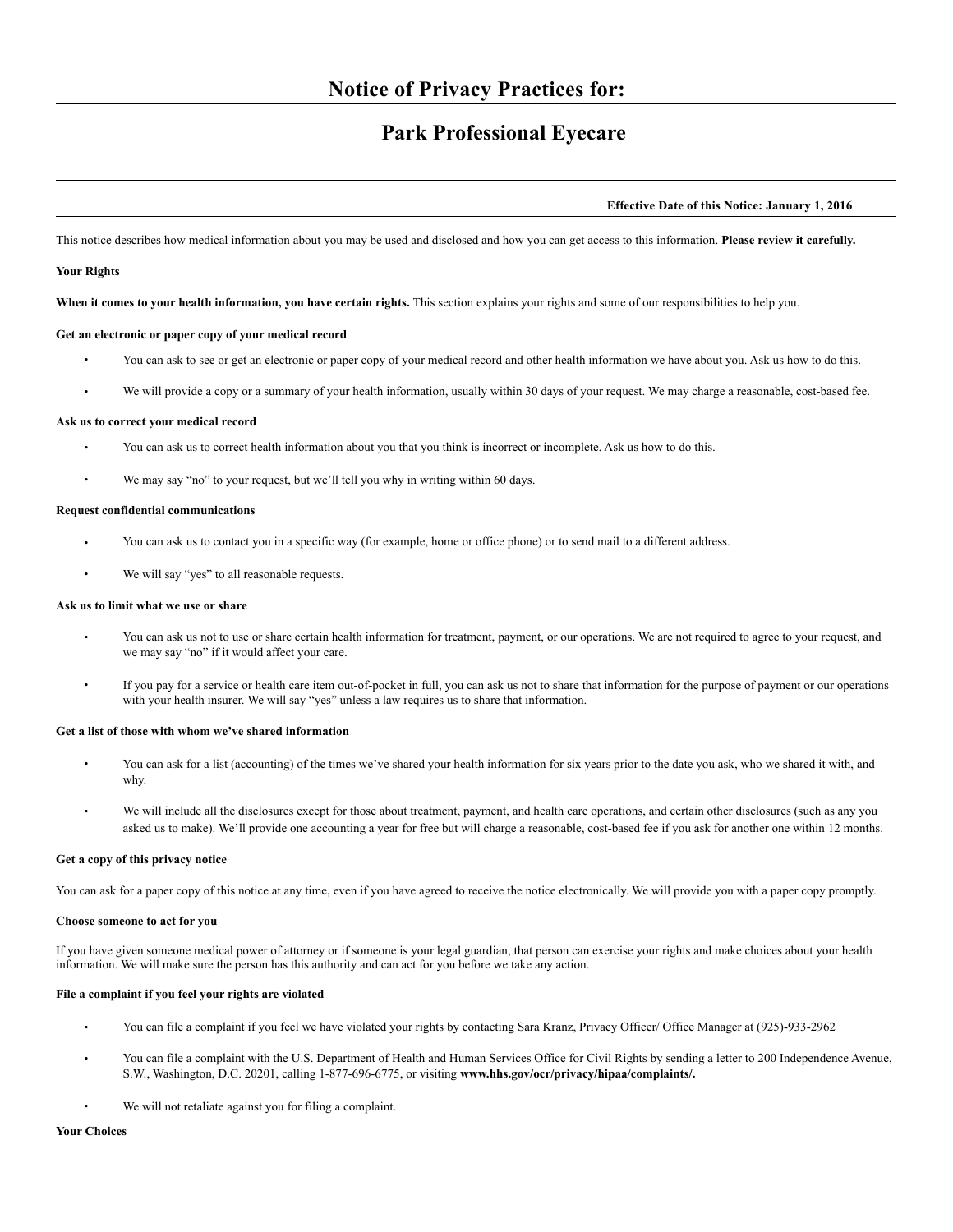For certain health information, you can tell us your choices about what we share. If you have a clear preference for how we share your information in the situations described below, talk to us. Tell us what you want us to do, and we will follow your instructions.

In these cases, you have both the right and choice to tell us to:

- Share information with your family, close friends, or others involved in your care
- Share information in a disaster relief situation Include your information in a hospital directory

*If you are not able to tell us your preference, for example if you are unconscious, we may go ahead and share your information if we believe it is in your best interest. We may also share your information when needed to lessen a serious and imminent threat to health or safety.*

In these cases we never share your information unless you give us written permission:

- Marketing purposes
- Sale of your information
- Most sharing of psychotherapy notes

## In the case of fundraising:

We may contact you for fundraising efforts, but you can tell us not to contact you again.

**Our Uses and Disclosures** How do we typically use or share your health information?

We typically use or share your health information in the following ways:

# **Treat you**

We can use your health information and share it with other professionals who are treating you. *Example: A doctor treating you for an injury asks another doctor about your overall health condition.*

# **Run our organization**

We can use and share your health information to run our practice, improve your care, and contact you when necessary.

*Example: We use health information about you to manage your treatment and services.* 

#### **Bill for your services**

We can use and share your health information to bill and get payment from health plans or other entities.

*Example: We give information about you to your health insurance plan so it will pay for your services.* 

#### **How else can we use or share your health information?**

We are allowed or required to share your information in other ways – usually in ways that contribute to the public good, such as public health and research. We have to meet many conditions in the law before we can share your information for these purposes.

# **Help with public health and safety issues**

We can share health information about you for certain situations such as: Preventing disease / Helping with product recalls / Reporting adverse reactions to medications /Reporting suspected abuse, neglect, or domestic violence and preventing or reducing a serious threat to anyone's health or safety

**Do research-** We can use or share your information for health research.

# **Comply with the law**

We will share information about you if state or federal laws require it, including with the Department of Health and Human Services if it wants to see that we're complying with federal privacy law.

**Respond to organ and tissue donation requests -**We can share health information about you with organ procurement organizations.

#### **Work with a medical examiner or funeral director**

We can share health information with a coroner, medical examiner, or funeral director when an individual dies.